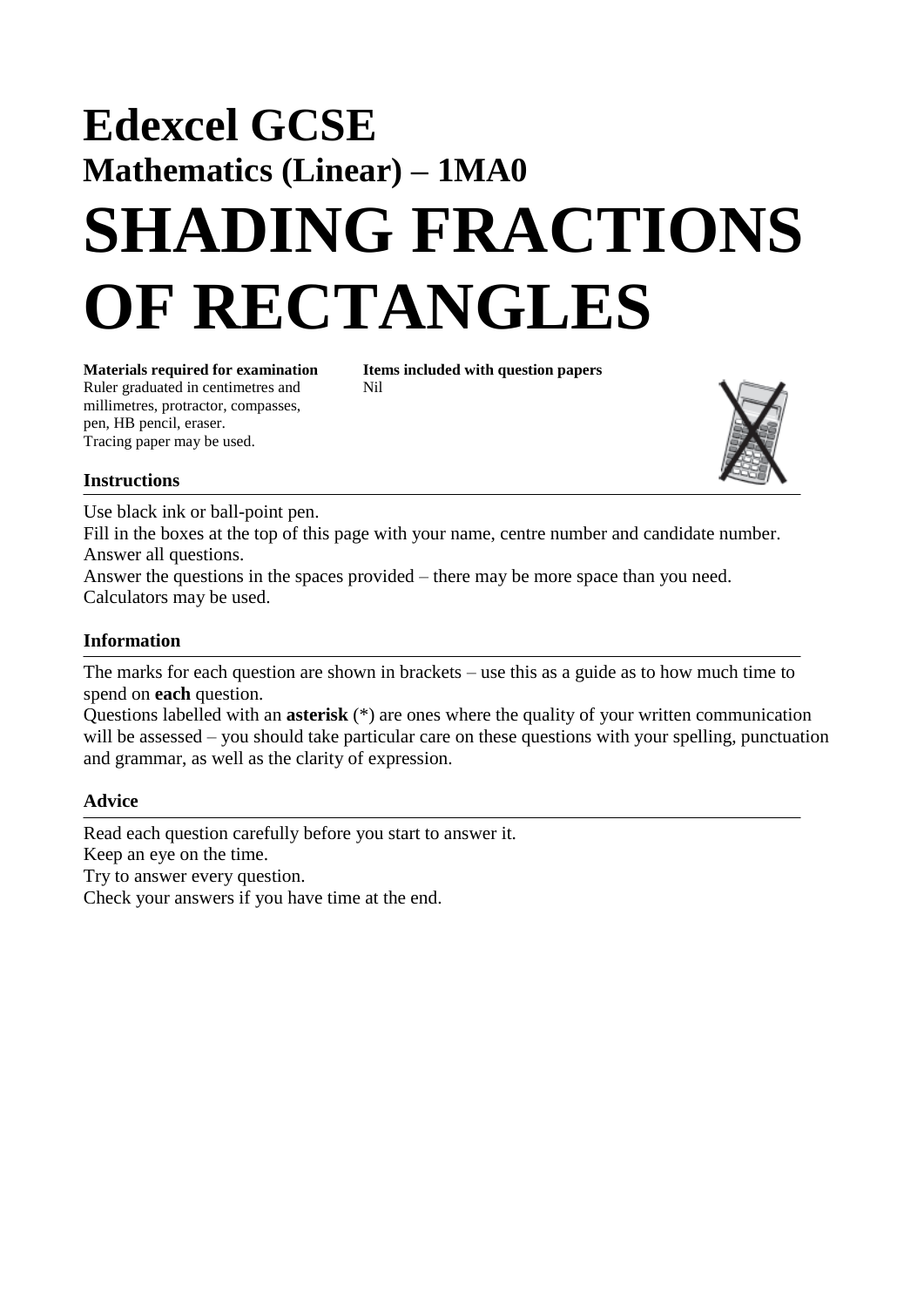(a) (i) What fraction of this shape is shaded? Write your fraction in its simplest form.

(ii) Shade  $\frac{1}{2}$  of this shape. 4 1



**(3)**

..........................

9 is the number that is half way between 6 and 12

6 .........**9**........ 12

(b) Work out the number that is half way between

| (i) 20             | . |          | 60      |
|--------------------|---|----------|---------|
|                    |   |          | 200 000 |
| $(iii)$ 6.5        |   | 6.6      |         |
| $(iv) \frac{1}{4}$ |   | $\Omega$ |         |

**(4)**

**(Total 7 marks)**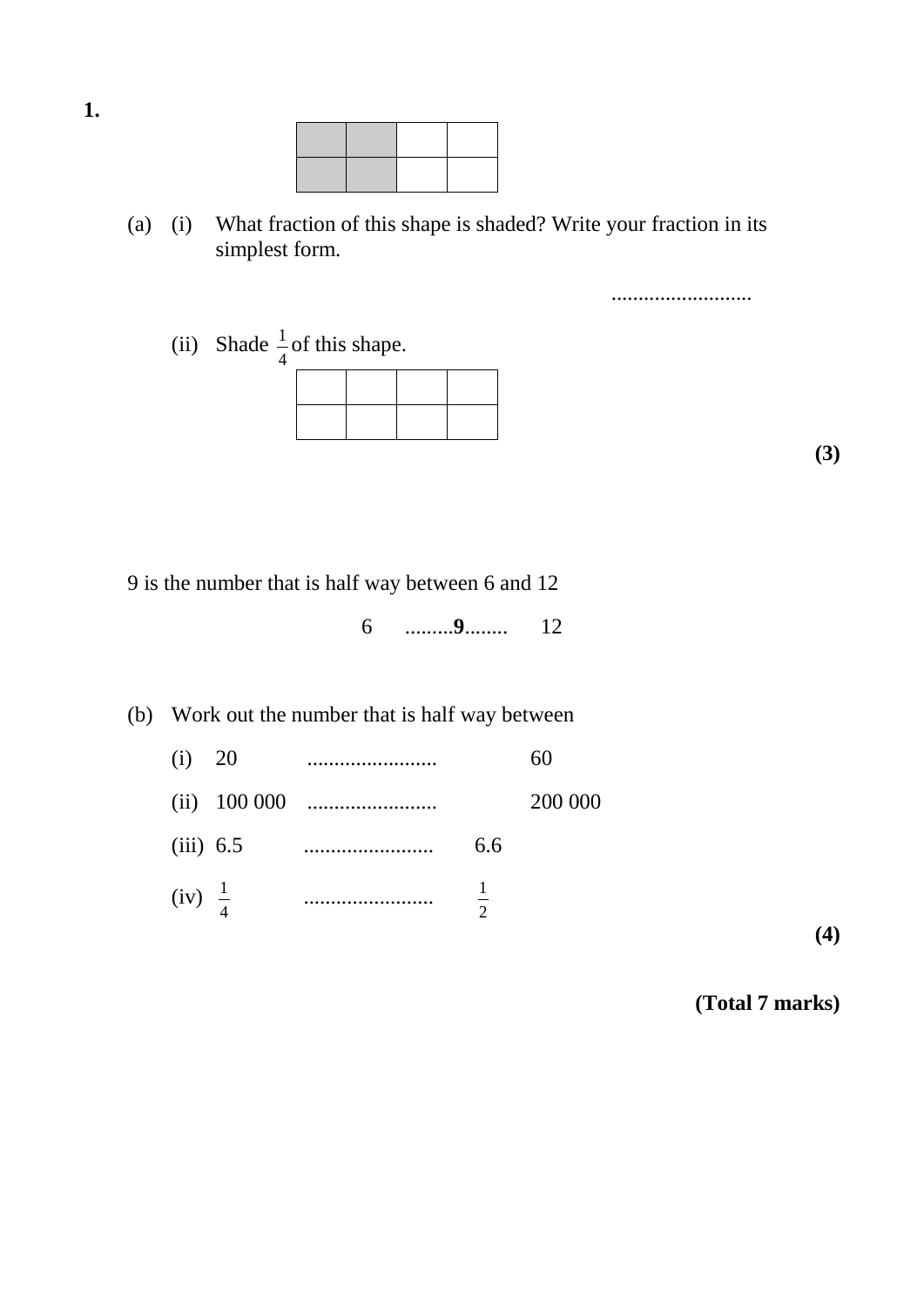**2.** (a) Write down the fraction of this shape that is shaded.



Write your fraction in its simplest form.

.................................

**(2)**

(b) Shade  $\frac{2}{3}$  of this shape. 2

**(1)**

(c) What fraction of the shape is shaded?



**(2)**

**(Total 5 marks)**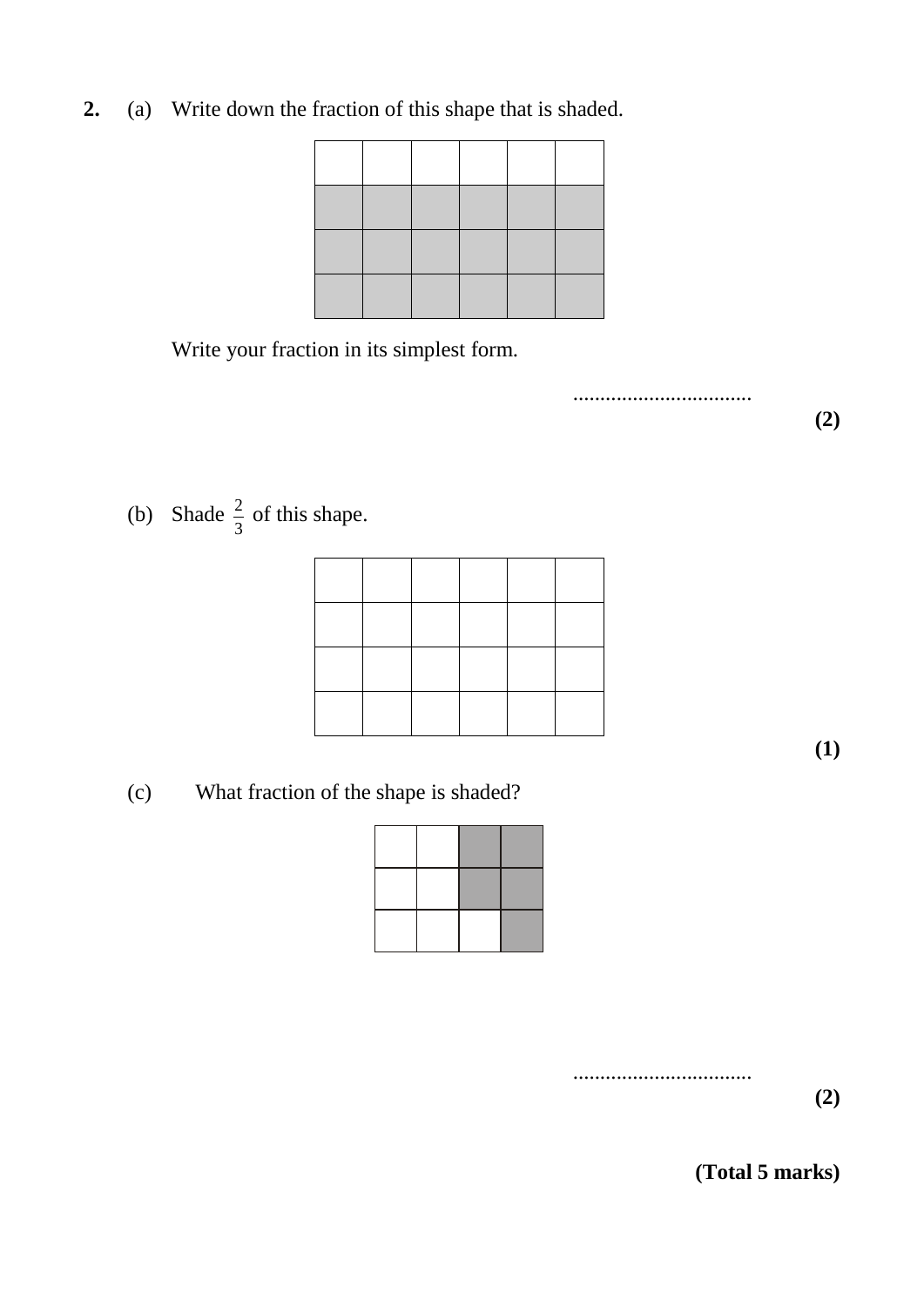**3.** (a) Write down the fraction of this shape that is shaded. Give your fraction in its simplest form.

..........................

**(2)**

**(1)**

**(1)**

**(1)**

(b) Shade  $\frac{2}{5}$  of this shape. 7 2



- (c) Write  $\frac{3}{10}$  as a decimal. 10 3
- (d) Write 0.39 as a fraction.

...........................

...........................

**(Total 5 marks)**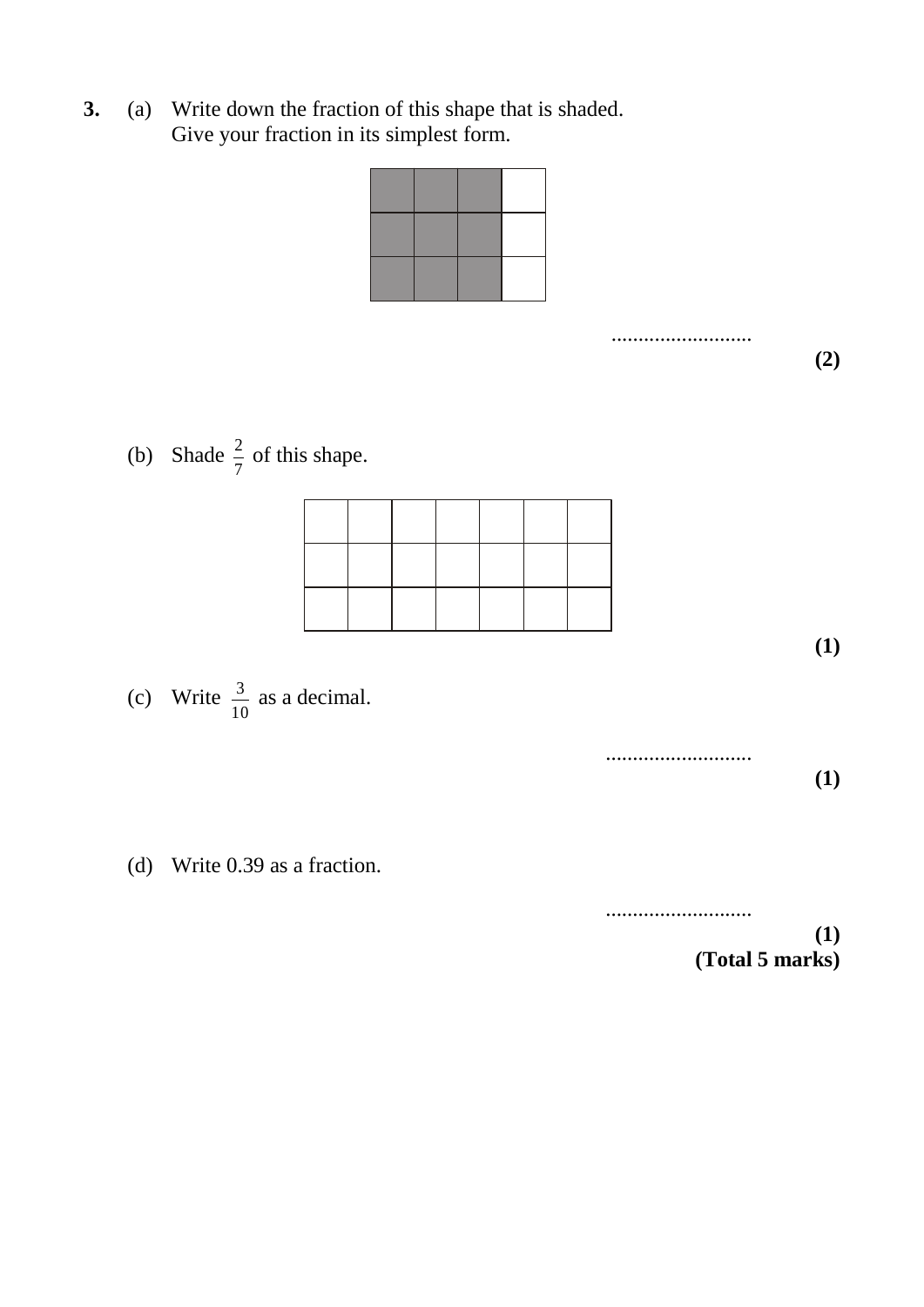**4.** (a) What fraction of this shape is shaded?



..........................

(b) Shade  $\frac{5}{8}$  of this shape. 5

**(1)**

**(1)**

(c) What fraction of this shape is shaded?



.......................... **(1) (Total 3 marks)**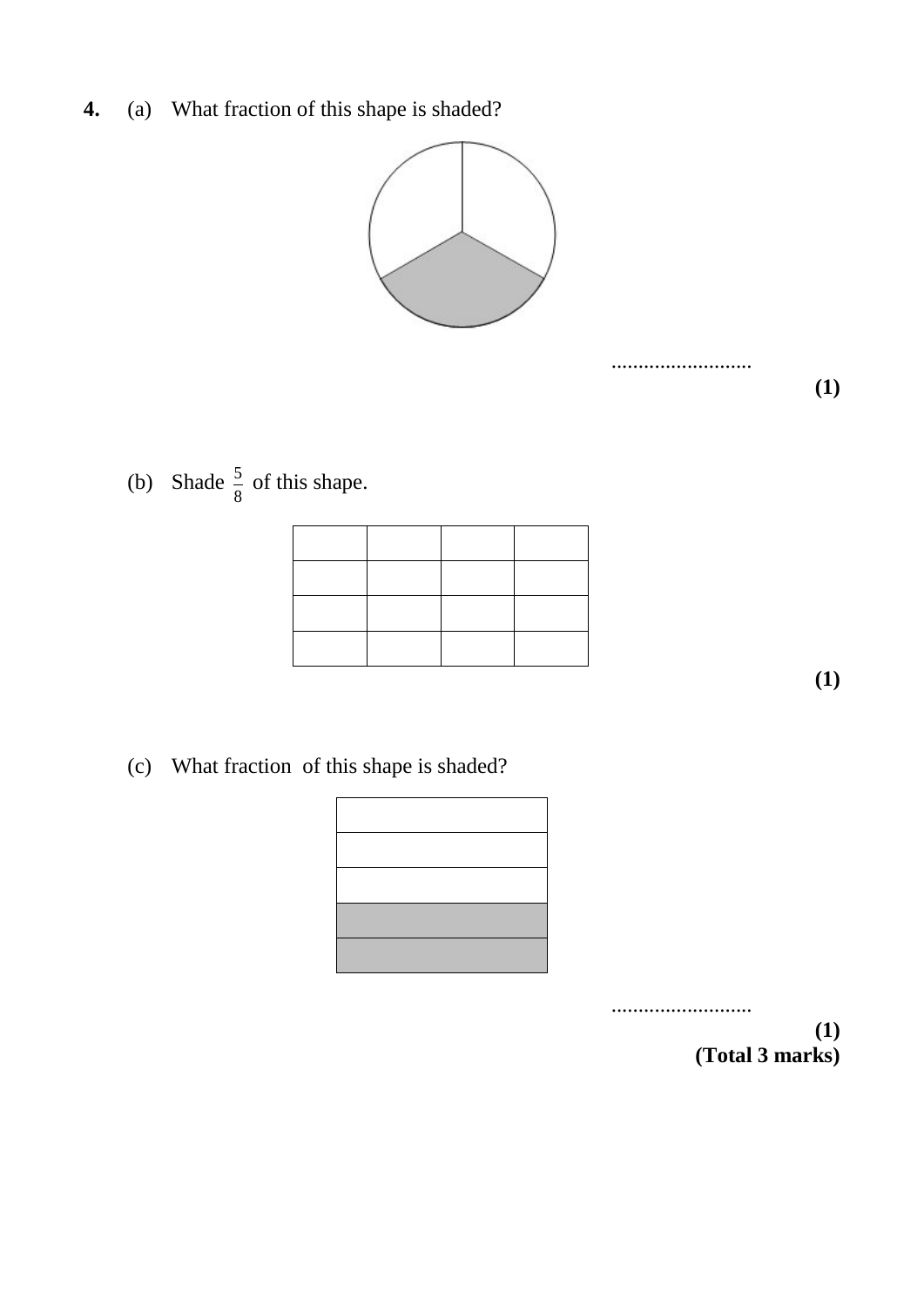**5.** (a) Shade  $\frac{3}{4}$  of this shape. 3

**(1)**

(b) Shade 0.25 of this shape.

**(1)**

(c)

What fraction of the shape is shaded? Give your answer in its simplest form.

> ……………………………………… **(1)**

(d) What fraction of the shape is **not** shaded?

………………………… **(2)**

**(Total 5 marks)**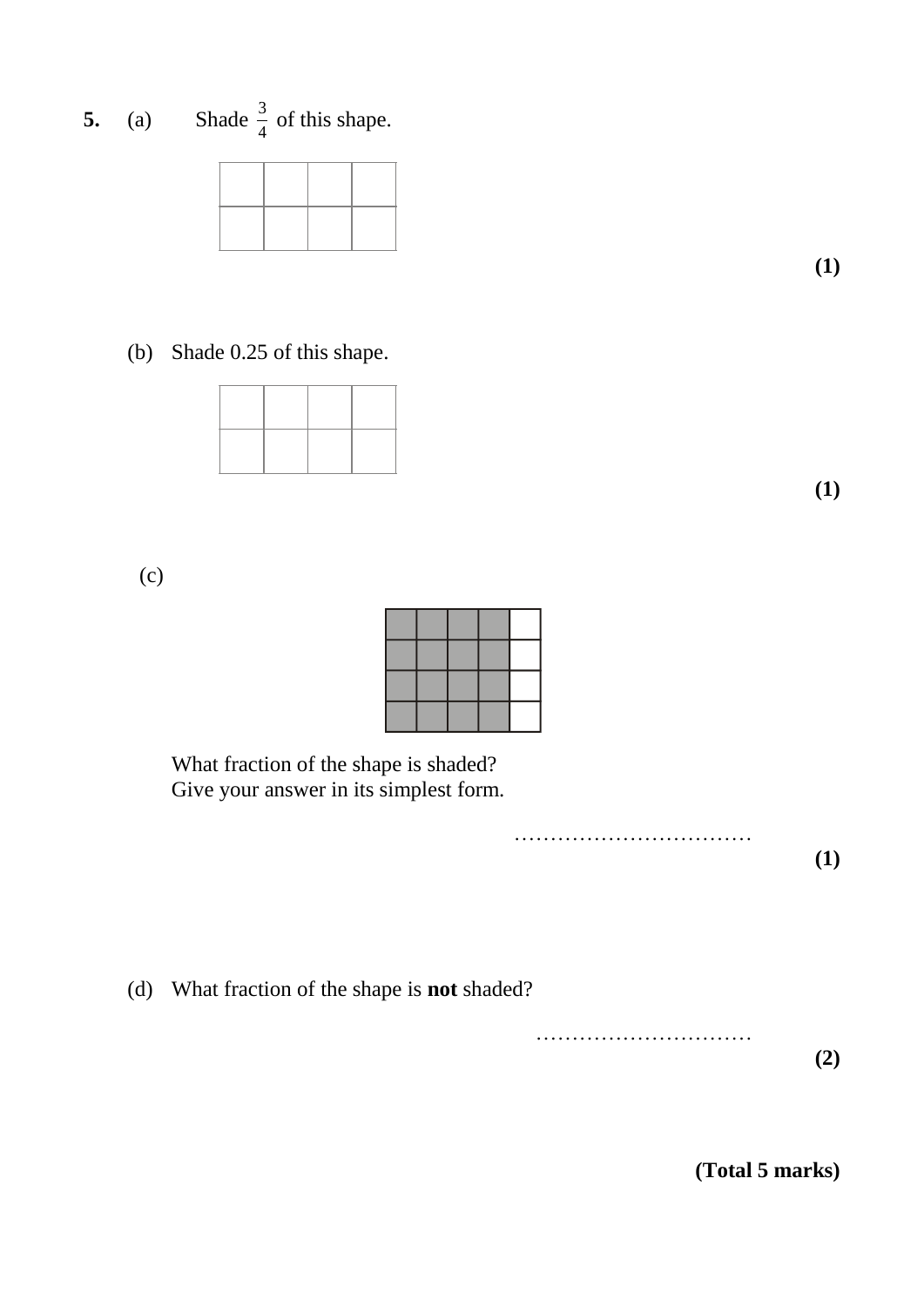

What fraction of the large triangle is shaded? Give your fraction in its simplest form.

> (Total 2 marks)

Here are two fractions  $\frac{4}{5}$  and  $\frac{3}{4}$ 7. Explain which is the larger fraction.

You may use the grids to help with your explanation.